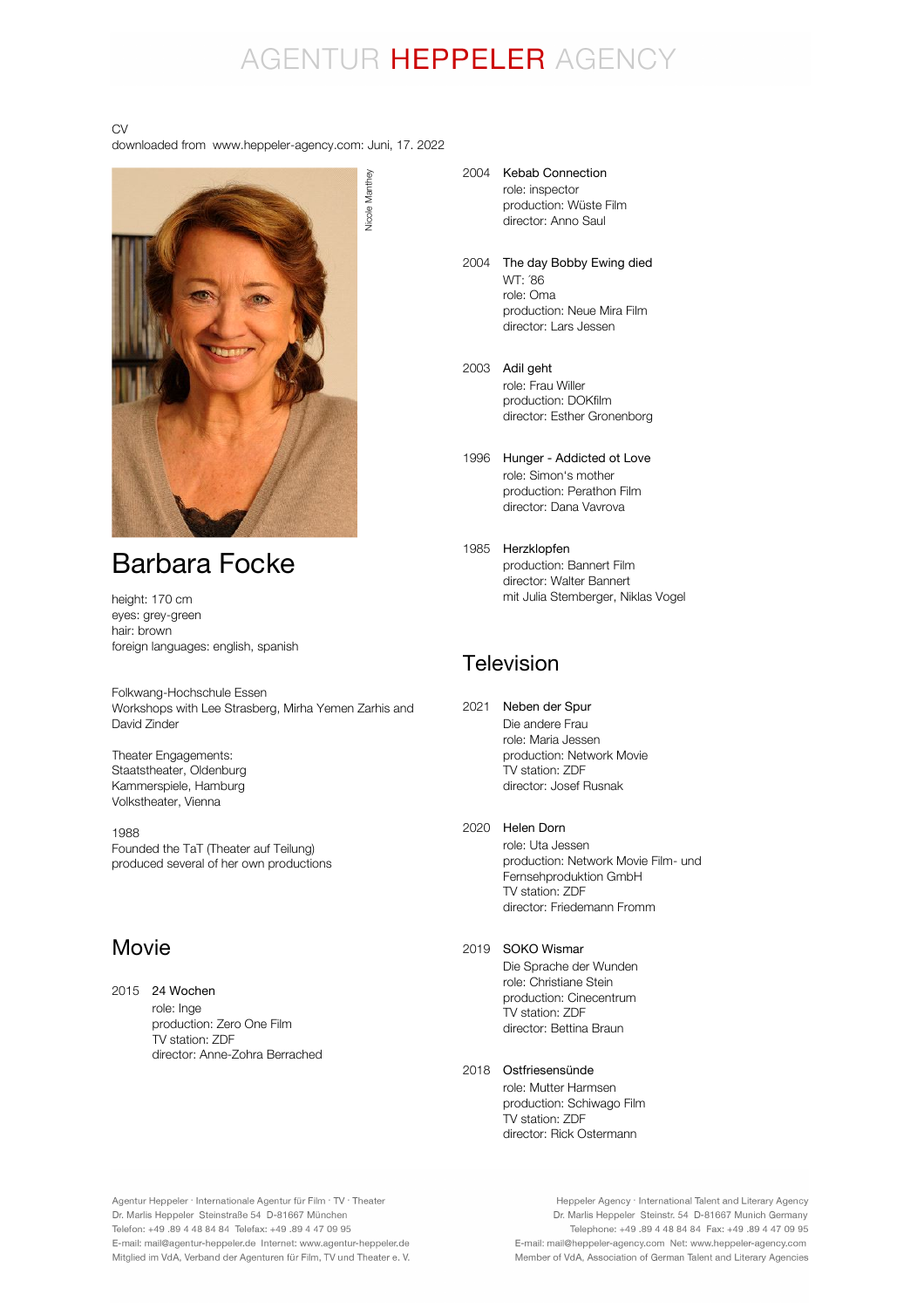CV

- 2018 Familie Dr. Kleist role: Martha Kemmer production: Polyphon Film- und Fernsehgesellschaft mbH TV station: ARD director: Dirk Regel
- 2016 Eltern allein zu Haus 3 role: Gisela Hartmann production: Aspekt Telefilm TV station: ARD director: Josh Broecker
- 2016 Unter anderen Umständen role: Evelyn Winter production: Network Movie Film- und Fernsehproduktion GmbH TV station: ZDF director: Judith Kennel
- 2015 Drei Väter sind besser als keiner role: Alice production: sabotage films GmbH TV station: ARD (Degeto) director: Till Franzen
- 2015 Großstadtrevier Harrys Angst role: Mr. Gantenbrink production: Studio Hamburg TV station: ARD director: Jan Ruzicka
- 2015 Bettys Diagnose role: Bärbel Plum production: Network Movie Film- und Fernsehproduktion GmbH TV station: ZDF director: Sabine Bernardi
- 2015 Katie Fforde Du und ich role: Evelyn Plentley production: Network Movie Film- und Fernsehproduktion GmbH TV station: ZDF director: Helmut Metzger
- 2014 Nord Nord Mord role: Vermieterin production: Network Movie Film- und Fernsehproduktion GmbH TV station: ZDF director: Anno Saul
- 2013 Wenn es am schönsten ist production: die film GmbH TV station: ZDF director: Johannes Fabrick
- 2013 Das Paradies in uns role: Julia production: Network Movie Film- und Fernsehproduktion GmbH TV station: ZDF director: Judith Kennel
- 2013 Ein Fall für Comeback production: Odeon Film TV station: ZDF director: Marcus Ulbricht
- 2012 Soko Köln Der letzte Welpe role: Henriette Kaminski production: Network Movie Film- und Fernsehproduktion GmbH TV station: ZDF director: Daniel Helfer
- 2012 Rote Rosen role: Prof. Theis production: Studio Hamburg TV station: ARD director: Mattes Reischel
- 2012 Um Himmels Willen (2012) production: ndF neue deutsche Filmgesellschaft mbH TV station: ARD director: Andi Niessner
- 2011 Rote Rosen - 2012 TV station: ARD production: Studio Hamburg director: Mattes Reischel, Ralph Bridle
- 2011 Notruf Hafenkante role: Hedwig Maus production: Studio Hamburg TV station: ZDF director: Rolf Wellingerhof
- 2010 Der Bergdoktor role: Juliane Behrendt production: ndF neue deutsche Filmgesellschaft mbH TV station: ZDF director: Esther Wenger
- 2010 Rote Rosen role: Prof. Thieß production: Studio Hamburg TV station: ARD
- 2009 Rote Rosen role: Prof. Dr. Thieß production: Studio Hamburg TV station: ARD director: Mathes Reischel/Franzi Hoerisch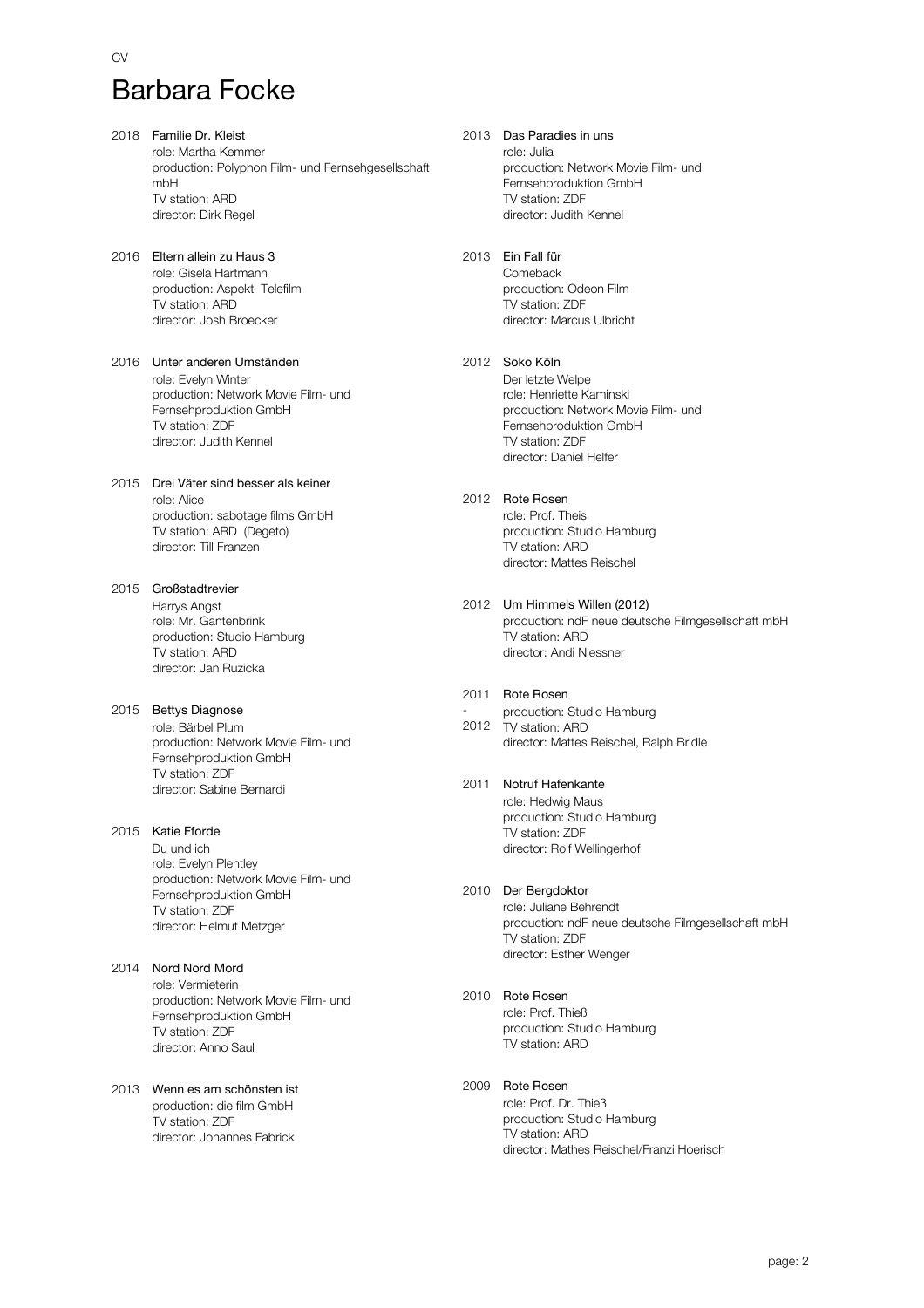2009 Tatort Am Ende des Tages role: Frau Fromm production: Hessischer Rundfunk TV station: HR director: Titus Selge 2008 In aller Freundschaft production: Saxonia Media Filmproduktionsgesellschaft mbH TV station: ARD director: Matthias Luther 2008 Küstenwache Tödliche Gier role: Karin Grothe production: Opal-Film TV station: ZDF director: Marcus Ulbricht 2008 Alter vor Schönheit role: Miss Bechtel production: Cologne Film TV station: ZDF director: Thomas Nennstiel 2007 Der Dicke Nichts als Ärger production: Studio Hamburg TV station: ARD director: Josh Broecker 2007 Die Tanzlehrerin WT: Die Tanzlehrerin role: Martha Riedel production: Cologne Film TV station: SAT.1 director: Brigitte Müller 2007 Soko Köln production: Network Movie Film- und Fernsehproduktion GmbH TV station: ZDF director: Sascha Thiel 2007 Vater aus Liebe WT: Das Kuckuckskind production: Rhein Film TV station: ARD (Degeto) director: Imogen Kimmel 2007 Schwarzwaldliebe Bauer sucht Stewardess role: Gertrude production: Ziegler Film GmbH & Co. KG TV station: ARD (Degeto) director: Uwe Wilhelm 2007 Ein Fall für zwei production: Odeon TV TV station: ZDF director: Michael Kreindl

2007 Wenn wir uns begegnen role: Dorothee production: Pinguin Film GmbH TV station: Degeto director: Sigi Rothemund

2006 Im Namen des Gesetzes Tödliche Beruhigung production: Opal Film TV station: RTL director: Carmen Kurz

2006 Notruf Hafenkante production: Studio Hamburg TV station: ZDF director: Bodo Schwarz

#### 2005 Lauras Wunschzettel role: Johanna Sebald production: Lisa Film TV station: ARD / Degeto director: Gabi Kubach

2005 Schattenspiele role: Hildegard Bohn

production: Eikon Film TV station: SWR director: Aelrun Goette

#### 2005 Großstadtrevier

Fundsachen role: Frau Zobel production: Studio Hamburg TV station: ARD director: Felix Herzogenrath

- 2004 Die Liebe kommt selten allein role: Beate Zimmermann production: Cinecentrum TV station: ARD director: Jan Ruzicka
- 2004 Jetzt erst recht role: Cäcilie Jansen production: ndF neue deutsche Filmgesellschaft mbH TV station: ZDf director: Michael Zens
- 2004 Die Kommissarin Wer die Braut erschiesst role: Sybille Theisen production: Odeon TV TV station: ARD director: Rolf Liccini

#### 2003 Der Ermittler Heimlich beobachtet role: Ms. Dellbrück production: Monaco Film TV station: ZDF director: Martin Kinkel

CV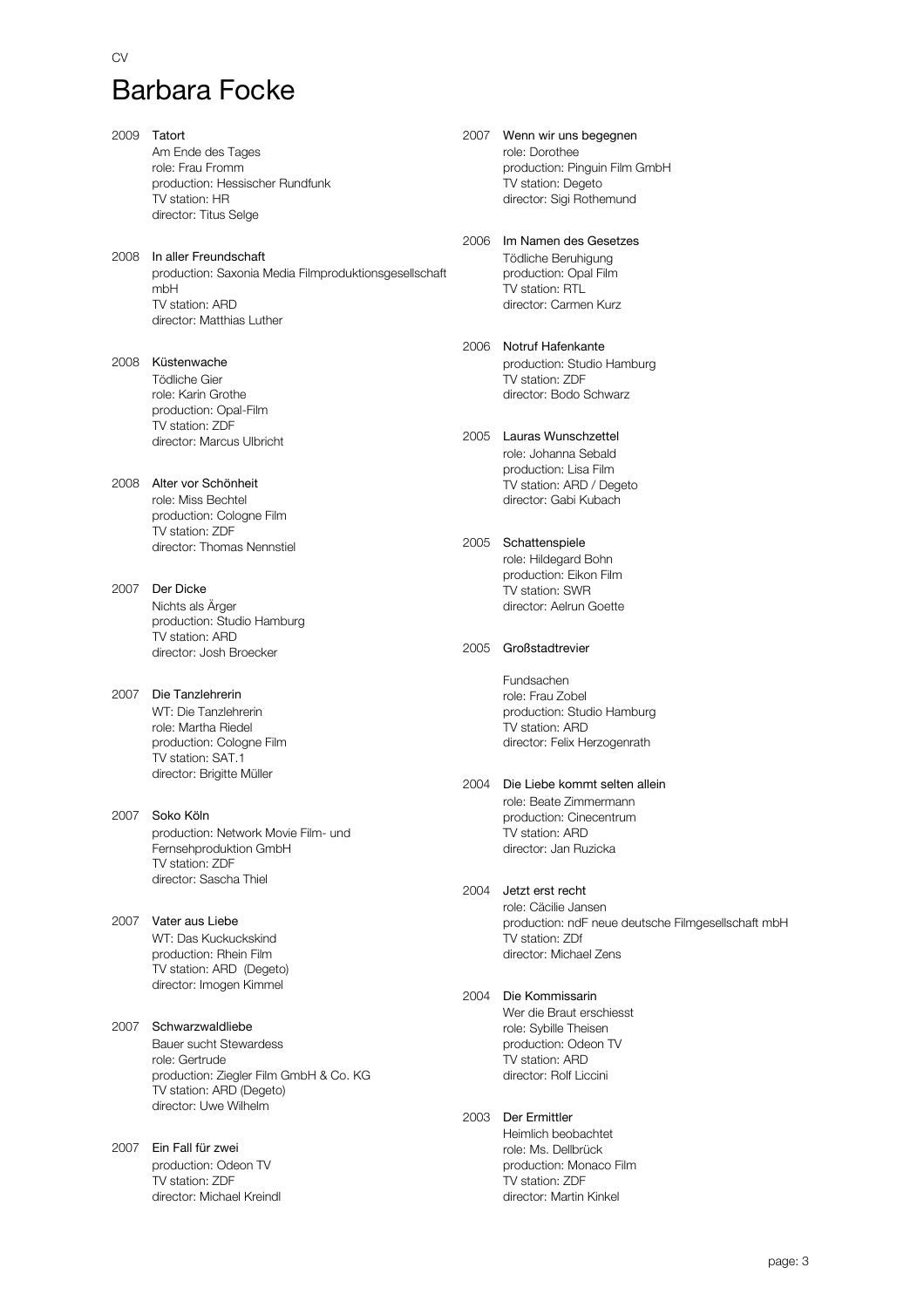#### CV

# Barbara Focke

2003 Der Elefant - Mord verjährt nie Der mörderische Kuhhandel role: Gerda Friedrichs production: Pro GmbH TV station: SAT.1 director: Ed Herzog 2003 Der Boxer und die Friseuse role: Karin Puttfarken production: Josefine Film TV station: NDR director: Hermine Huntgeburth 2003 Der Dicke role: Sekretärin Iris production: Studio Hamburg TV station: ARD director: Thomas Jahn 2002 Todesengel role: Michaela Dudek production: MOOVIE the art of entertainment TV station: RTL director: Carlo Rola 2001 Kunden und andere Katastrophen 2002 WT: Kaufhaus role: Charlotte Franke production: Polyphon Film- und Fernsehgesellschaft mbH TV station: ZDF director: Ariane Zeller, Ulrich König 2001 Problemzone Mann WT: Fit mit Vic role: Vic's mother production: Letterbox Filmproduktion GmbH TV station: SAT.1 director: Felix Dünnemann 2001 Edel & Starck - Mit Herz und Verstand Alter vor Schönheit role: Regina Starck production: Phoenix Film TV station: SAT.1 director: Matthias Kopp 2001 Gefühle im Sturm WT: Es gibt immer ein Morgen role: Martha production: Aspekt Telefilm TV station: ARD director: Anna Justice 2001 Die Novizin

role: Schwester Benedicta production: Telefilm Saar TV station: ZDF director: Anno Saul TV-movie

2001 Ein Trick zuviel production: Colonia Media TV station: SWR / ARD director: Peter Schulze-Rohr

#### 2001 Im Namen des Gesetzes

Tödlicher Irrtum role: Birgit Gehrke production: Opal Film TV station: RTL director: Karsten Wichniarz

#### 2000 Doppelter Einsatz

Licht in der Finsternis role: Karin production: Studio Hamburg TV station: RTL director: Thorsten Näter

2000 Der Mann, den sie nicht lieben durfte production: Letterbox Filmproduktion TV station: RTL director: Lars Montag

#### 2000 Death Row

role: Gisela Jansen production: teamWorx Television & Film GmbH TV station: RTL director: Michael Wenning

#### 2000 Der Zauber des Rosengartens

production: Saxonia Media Filmproduktionsgesellschaft mbH TV station: ARD director: Gabi Kubach

#### 1999 Rosa Roth

Die Retterin production: MOOVIE the art of entertainment TV station: ZDF director: Carlo Rola

#### 1999 Das Geheimnis des Rosengartens

role: Marlies Faller production: Saxonia Media Filmproduktionsgesellschaft mbH TV station: ARD director: Gabi Kubach

### 1999 Die Mordkommission

Gefallener Engel role: Hannelore Klein production: Monaco Film TV station: ZDF director: Hans-Christoph Blumenberg

#### 1999 Donna Leon - Venezianische Scharade production: Trebitsch Produktion International TV station: ARD director: Christian von Castelberg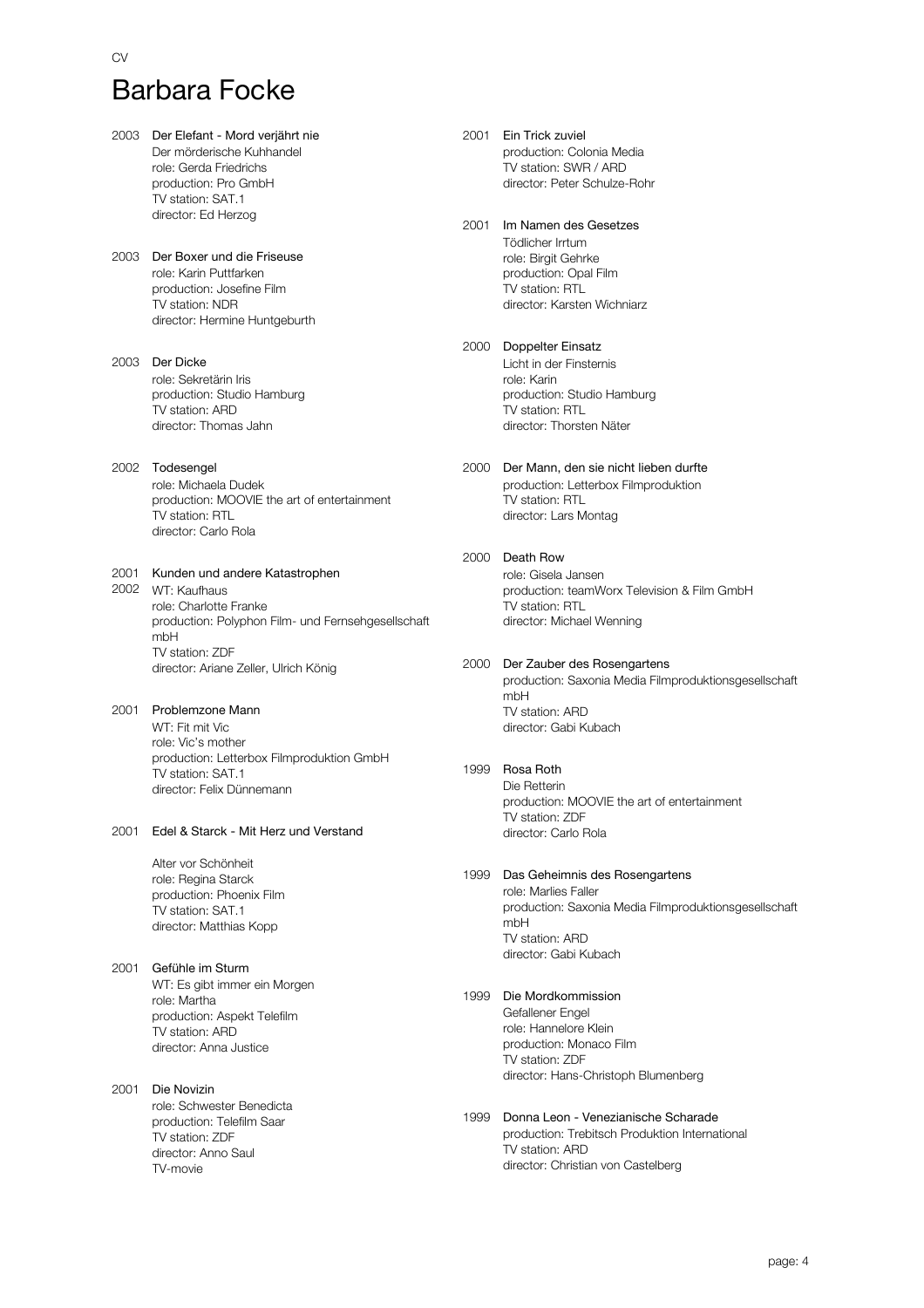CV

1997 Tatort Undercover Camping role: Fricka Hackel production: Studio Hamburg TV station: ARD / NDR director: Jürgen Bretzinger 1997 Drunter und Drüber role: Marianne Vollmer production: ndF neue deutsche Filmgesellschaft mbH TV station: ZDF director: Jan Ruzicka 1997 Das Miststück production: MOOVIE the art of entertainment TV station: RTL director: Carlo Rola 1997 Rettungsflieger - SAR 1997 production: Studio Hamburg TV station: ZDF director: Rolf Liccini 1997 The Bubi Scholz Story role: Mrs. Druck production: MTM Cineteve TV station: WDR director: Roland Suso Richter 1996 Die Kriminalpsychologin role: Irmgard Borgstedt production: Westdeutsche Universum Film TV station: ZDF director: Konrad Sabrautzky Das wilde Kind 1995 Willkommen role: Thea Ackermann production: Infa Film TV station: BR director: Hilde Bechert (Lit. Filmerzählung) 1995 Death a la Carte role: Frau Schadow production: HD TV TV station: SAT.1 director: Roland Suso Richter 1995 Wenn ich nicht mehr lebe

role: Hiltrude Hauser production: Objectiv Film TV station: RTL director: Ate de Jong

#### 1994 Sonntag und Partner Alte Rechnungen role: Ärztin production: Objectiv Film TV station: RTL director: Gabi Kubach

1993 Einer zahlt immer role: Gloria production: Aspekt Telefilm TV station: ZDF director: Max Färberböck

1992 Frauengeschichten - Portrait Barbara Focke TV station: Radio Bremen director: Kai Krüger

1982 Konsul Möllers Erben role: Geliebte production: Stern TV TV station: ZDF director: Claus Peter Witt

1981 Tatort

Duisburg Ruhrort role: Geliebte des Kommissars production: Bavaria TV station: WDR director: Hajo Gies

1980 Landungsbrücken production: Studio Hamburg TV station: NDR director: Dieter Wedel (Berufswechsel)

### **Theater**

2006 Der Garderobier

theater: Hamburger Kammerspiele director: Michael Bogdanov

- 2006 Allergie director production: Theaterforum Kreuzberg
- 2003 Das Blut theater: Kammerspiele Hamburg director: Helmut Strauß
- 2002 Charleys aunt role: Charleys aunt theater: Rheinisches Landestheater Neuss director: Sewan Lachinian
- 1998 Der Tor und der Tod theater: Theatersommer Netzeband director: Jürgen Heidenreich writer: Hugo von Hofmannsthal